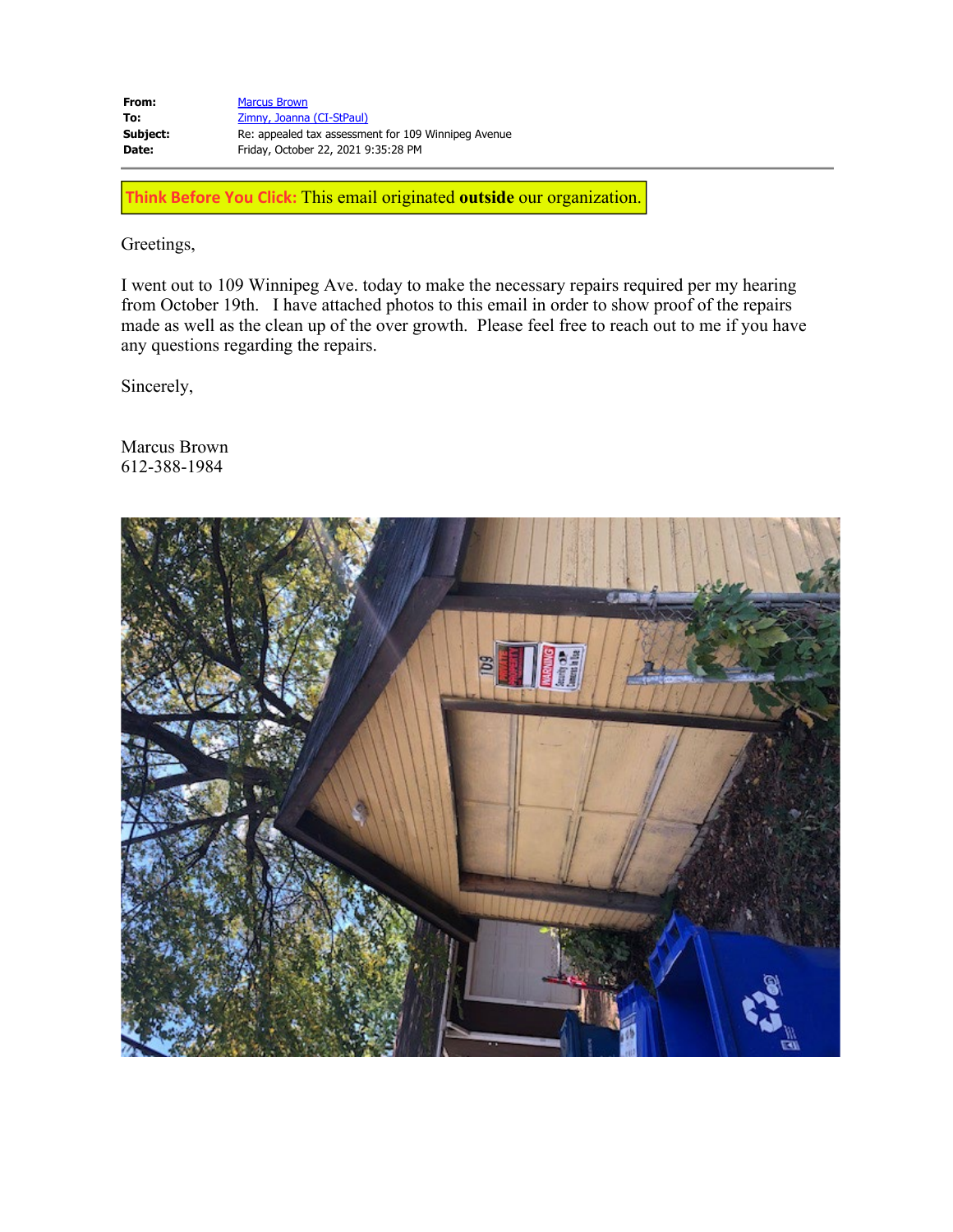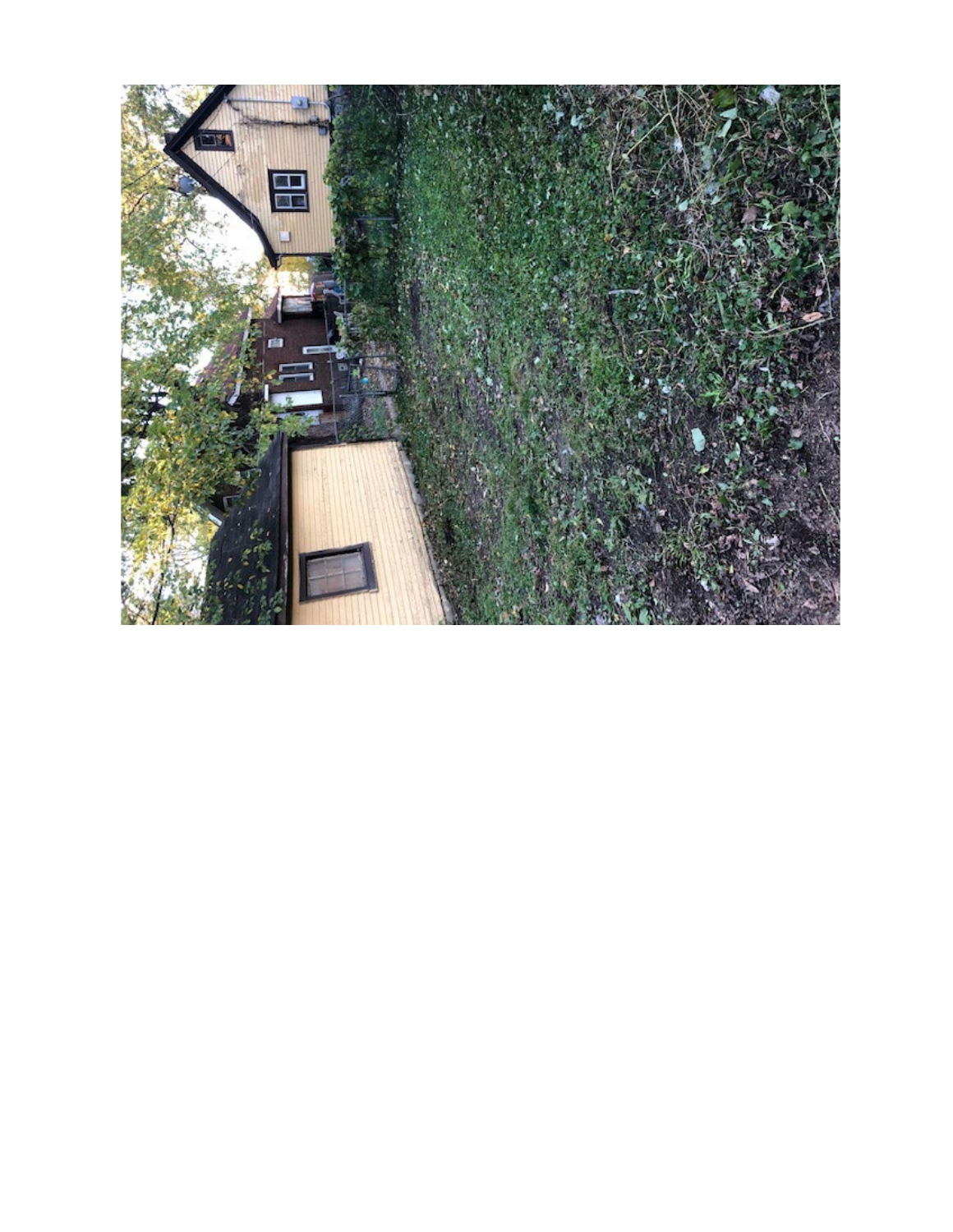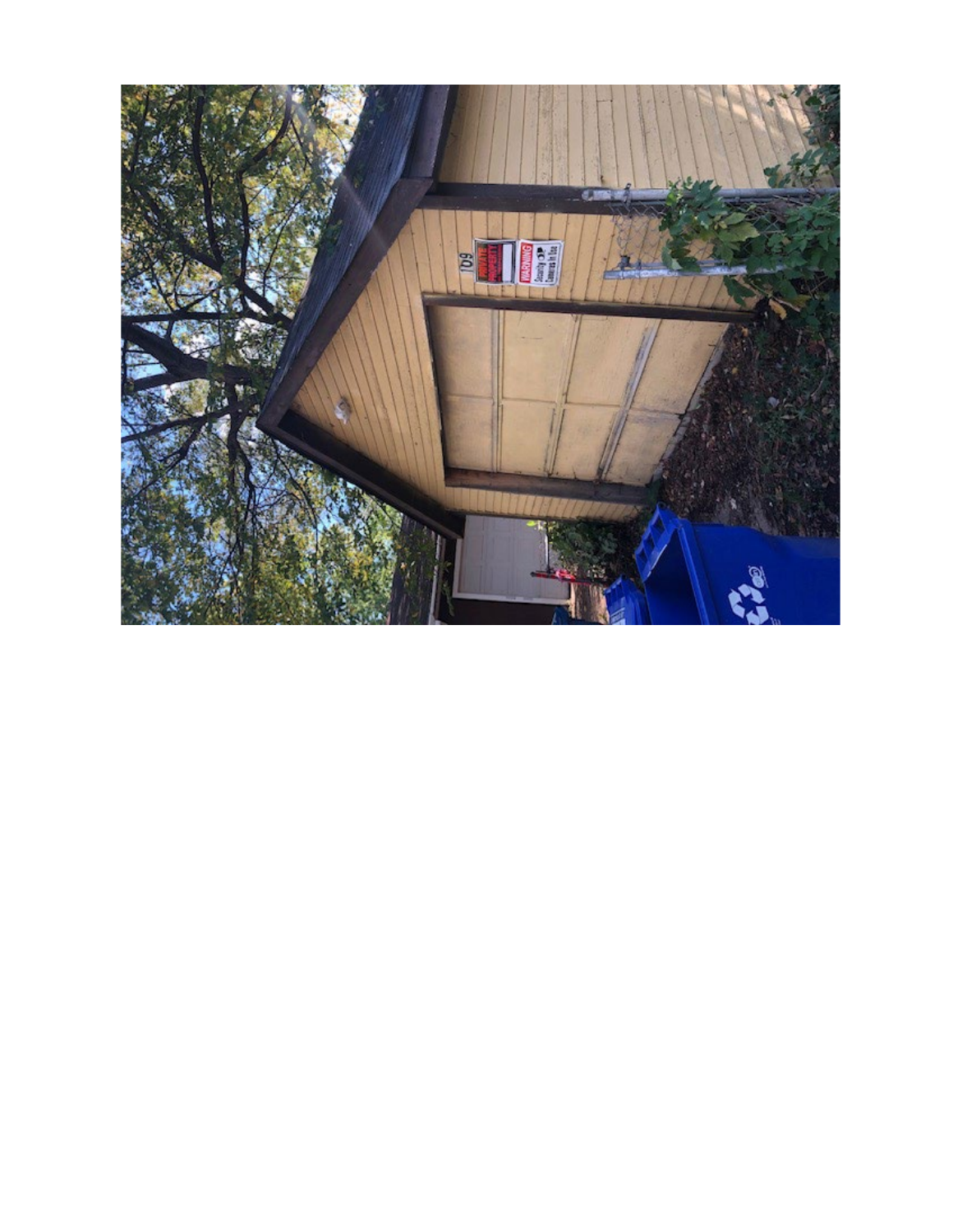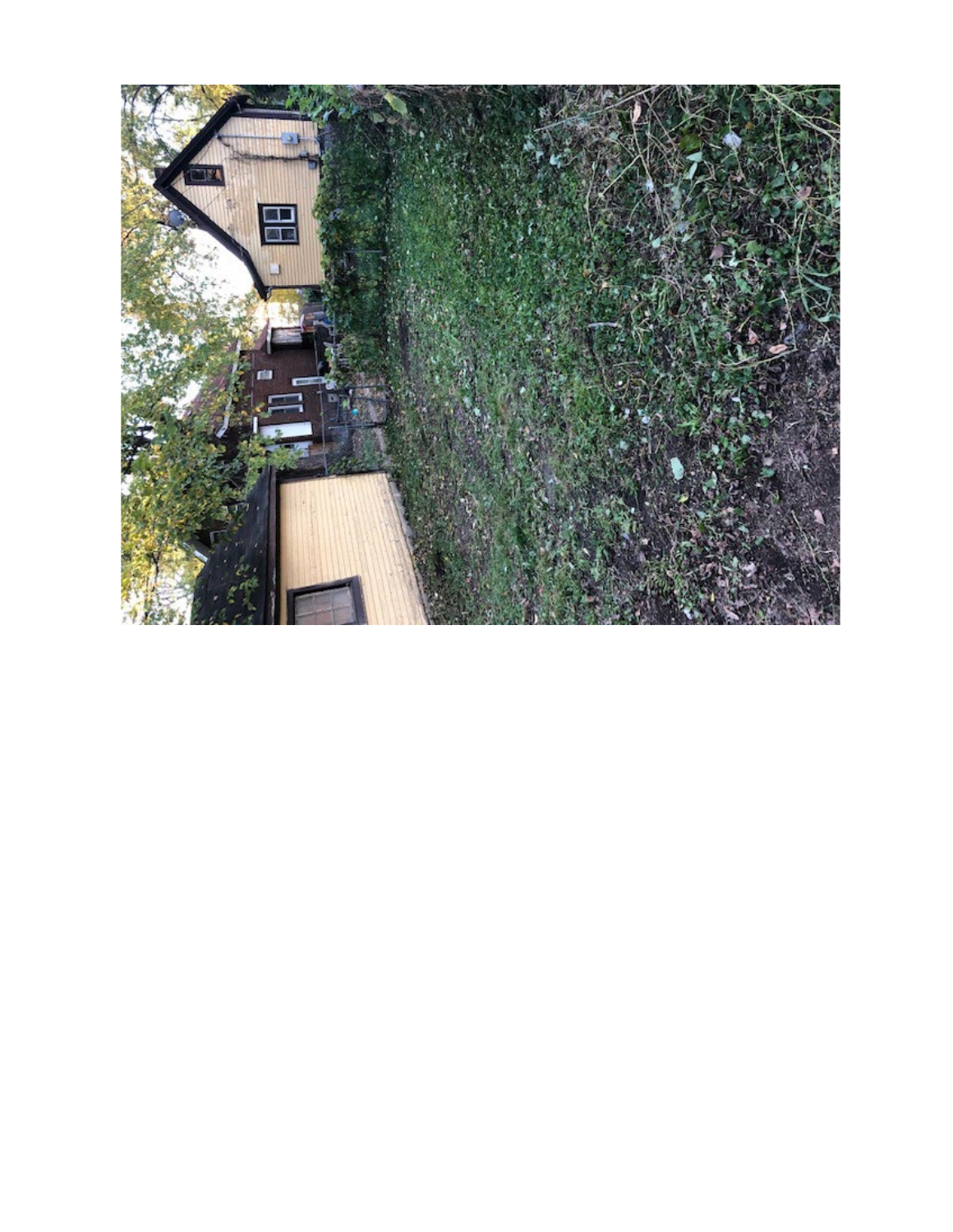

On Oct 20, 2021, at 3:13 PM, Zimny, Joanna (CI-StPaul) [<joanna.zimny@ci.stpaul.mn.us](mailto:joanna.zimny@ci.stpaul.mn.us)> wrote:

Good afternoon Mr. Brown,

I am following up on your Legislative Hearing yesterday for the appealed Special Tax Assessment for property at 109 WINNIPEG AVENUE. (File No. J2203A, Assessment No. 228502) and confirming that at the City Council Public Hearing on January 26, 2022 she will **recommend the assessment is reduced from \$162 to \$75 if by November 9, 2021 you have:**

- 1) installed motion detector lights on garage,
- 2) installed no dumping/area under video surveillance signs, and
- 3) cleaned up overgrowth and replaced class 5 by the garage/driveway